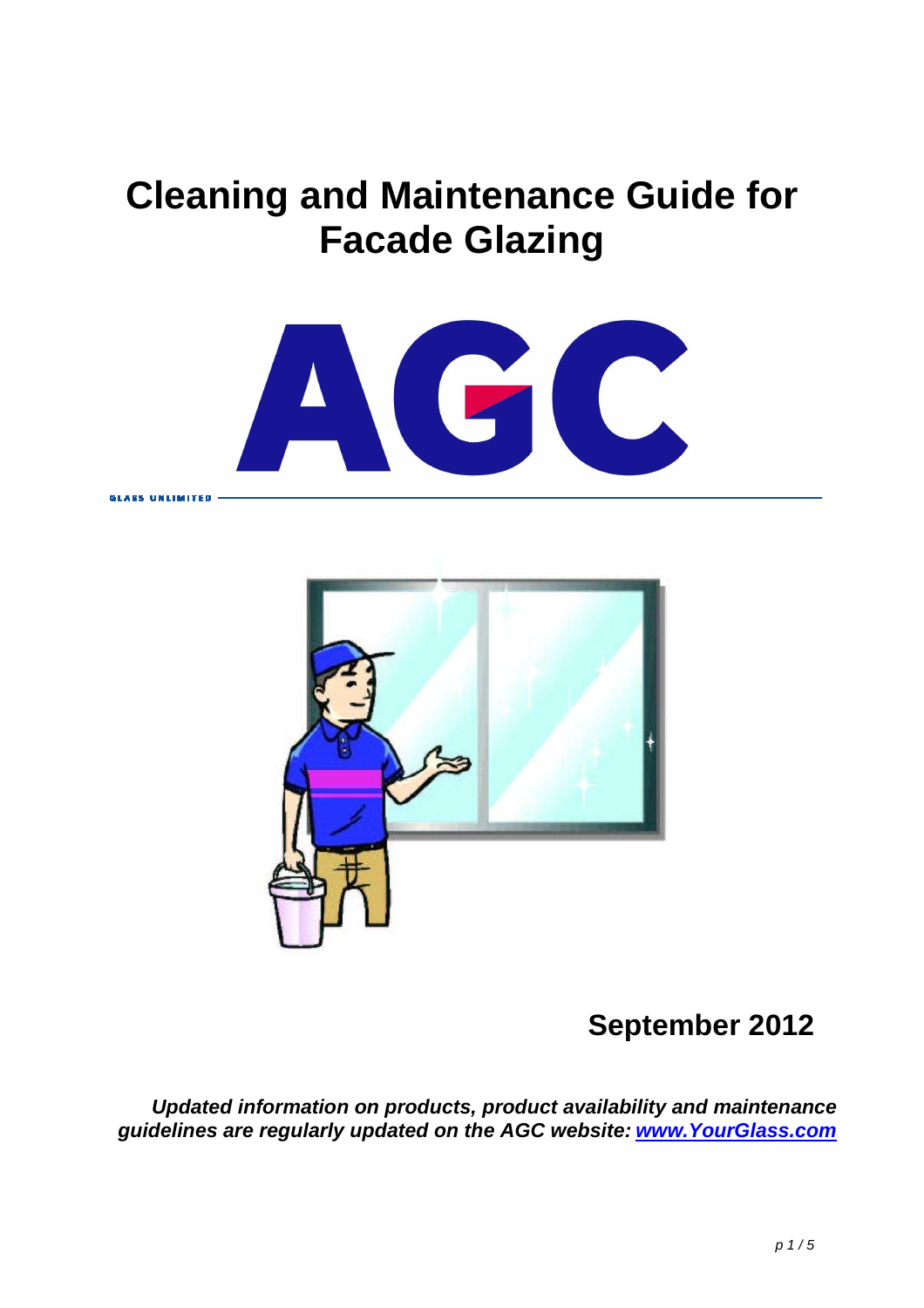## **Contents**

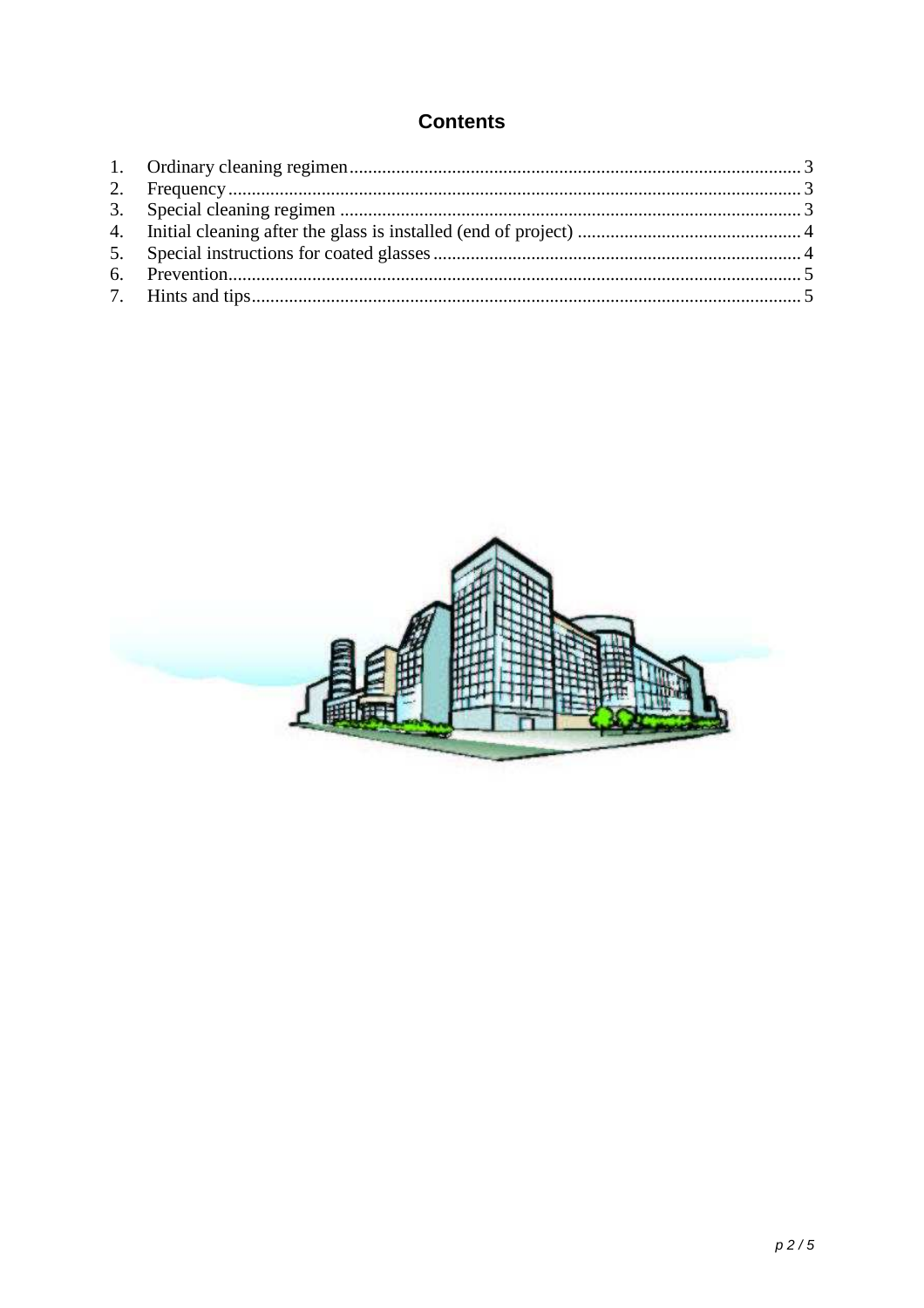### **Cleaning and Maintenance Guide for Facade Glazing**

Glass is, by its very nature, durable, tough and easy to maintain. By following the guidelines in this document, you can ensure that it stays clean and brilliant for many years.

#### **1. Ordinary cleaning regimen**

In most cases, glass can be washed with plenty of clean water. Sometimes a bit of neutral detergent or an appropriate commercial cleaning product can be added to the water. A squeegee or specially designed cloths are also used.

Once cleaned, the glass should be rinsed with clean water and wiped with a squeegee.



#### **2. Frequency**

How often the glass needs to be cleaned depends on the surrounding environmental conditions and pollution levels. Glass gets dirtier in dusty, industrial areas, in areas with lots of road traffic, near the sea, and when it is not exposed to very much rain. Failure to take certain precautions when designing the facade or installing the glass can also plays a role. Glass should be cleaned frequently enough that the ordinary cleaning regimen described above is sufficient. The recommended minimum frequency is every six months.

#### **3. Special cleaning regimen**

When ordinary cleaning is not enough, other steps can be taken:

- $\triangleright$  Remove oily spots and other organic pollution with solvents such as isopropyl alcohol or acetone applied with a soft, clean cloth.
- $\triangleright$  Remove other residue by lightly polishing with a suspension of cerium oxide in water (between 100 and 200 grams per litre).
- $\triangleright$  Rinse thoroughly and then follow the ordinary cleaning regimen.

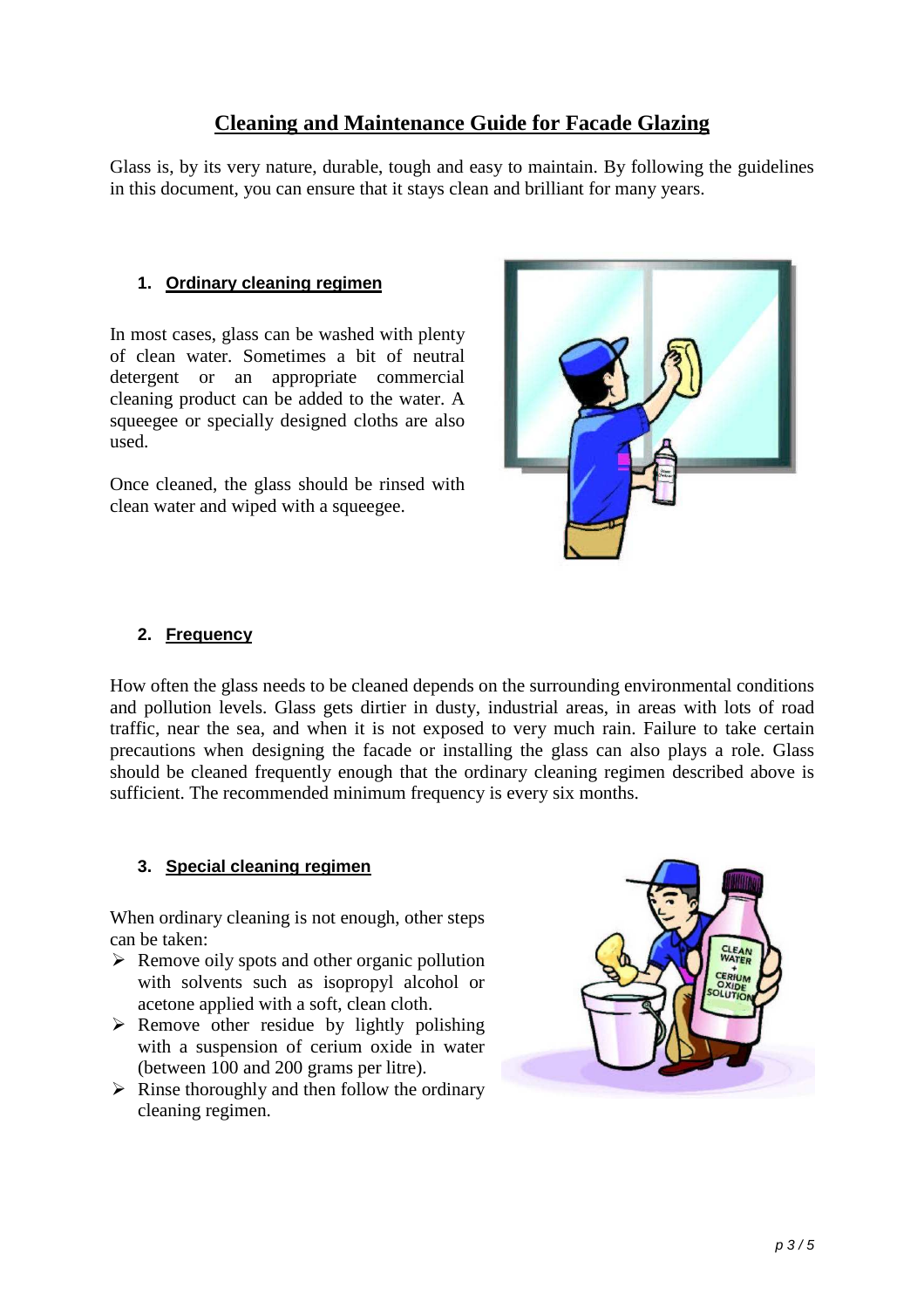#### **4. Initial cleaning after the glass is installed (end of project)**

When glass is cleaned for the first time after being installed (end of project), it may be particularly dirty. We recommend the following steps:

- $\triangleright$  Remove labels and cork interlayers as soon as possible.
- $\triangleright$  Rinse thoroughly to remove as much dust as possible.
- $\triangleright$  Perform the ordinary cleaning regimen. Examine any remaining dirty marks.
- $\triangleright$  Very carefully remove the majority of any remaining deposits of sealing compound, putty, cement, etc. using a specially designed scraper or a razor blade. There is a very high risk of scratching the glass, so take great care at all times. This is especially true for coated glasses.
- $\triangleright$  Perform the special cleaning regime where necessary.





#### **5. Special instructions for coated glasses**

Coated glasses - specifically Stopsol, Sunergy and GfasT - have a metal oxide coating that is applied to the glass. These coatings are very resistant and durable.

No particular precautions need to be taken when the coating is positioned on the inside of the insulating glazing unit (position 2 or 3, i.e. in contact with the air/gas layer).

In single glazing or when the coating is located on the outside of the insulating glazing unit (position 1, external side of the building, or position 4, internal side of the building), the ordinary and special cleaning regimens described above are also suitable. However, bear in mind that a transparent and very thin metal surface is being washed.

#### Remember:

- $\triangleright$  Any scratching will penetrate the surface of the coating and cannot be repaired.
- Any excessive mechanical treatment might remove the coating in localised areas.
- $\triangleright$  Avoid all contact with metal objects.
- $\triangleright$  Avoid all chemicals that would attack the surface and damage it irreparably.

Consequently, special care should be taken to follow the guidelines and precautions set out in this document. In areas with high levels of pollution, treatments and products supplied by experienced professionals are essential. For instance, see www.djyms.com.